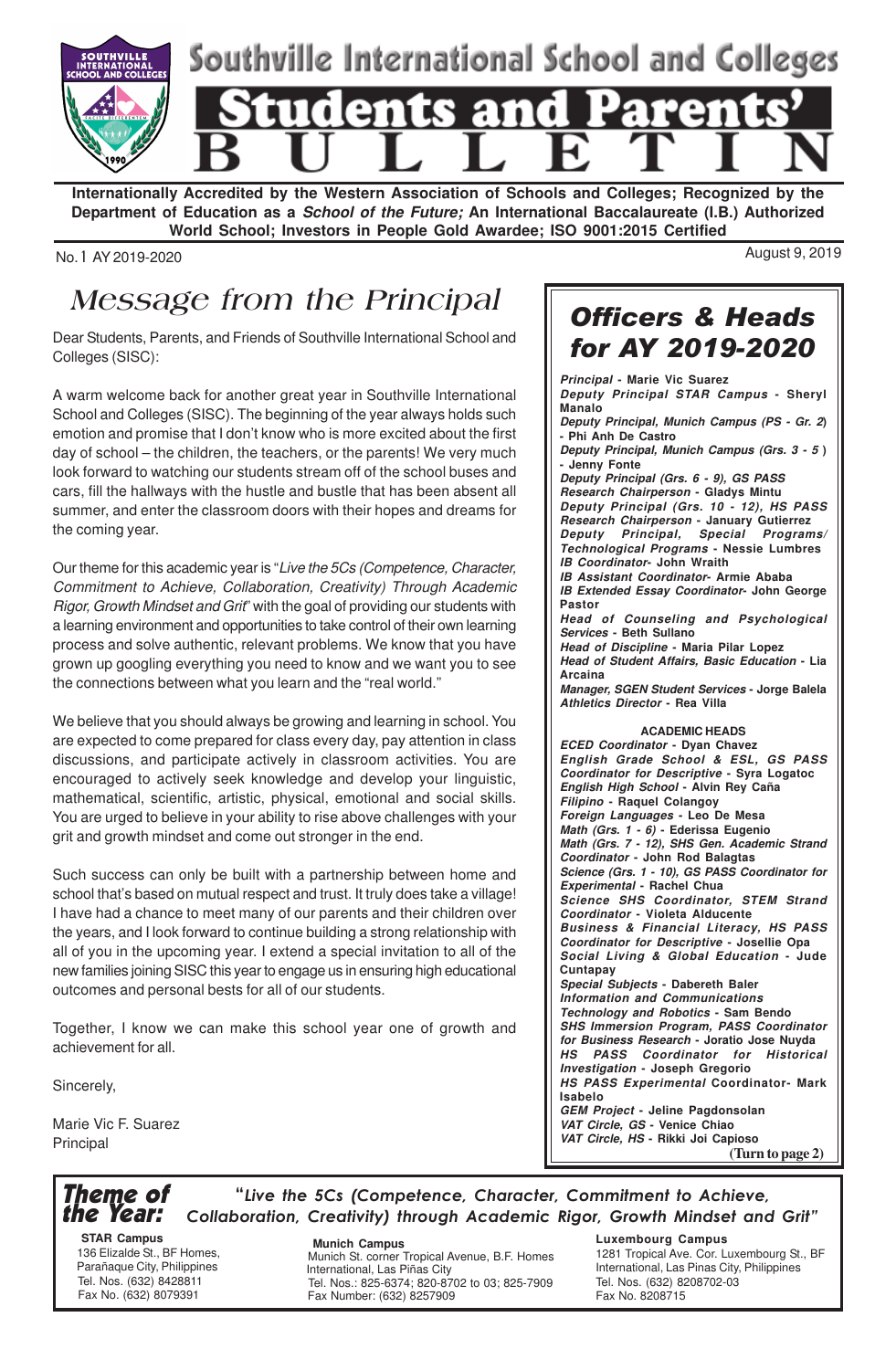

### Developing student independence and self-reliance is a collaborative effort

Parents and guardians of Preschool students are allowed to bring their children to the classrooms only on the first week of classes, August 7 - 9, 2019. Starting Monday, August 12, 2019, parents and guardians of Preschool students may accompany their children only up to the gate. **This is to promote independence and self-reliance among our children.**

Parents and guardians who wish to conduct business or seek an appointment with the school officers, teachers, or staff must proceed to the Promotions Office in Luxembourg Campus, or the Business Office in STAR or Munich where a schedule will be arranged for them.

We would also like to appeal to all parents and guardians not to accompany their children during mealtime. We have made provisions for the students' hot lunches to be left with the aides only in Munich and STAR Campuses which the students can claim during their breaktime. (Please label the packed lunch with the student's name, section & level.)

#### Officers & Heads ... continued from page 1 **LEVEL FACILITATORS**

**ECED Munich Campus - Lea Becerral STAR Campus - Jade Geronimo Grade 3 - Leslie Anne Vicente-dela Cruz Grade 4 - Anne Felice Redondo Grade 5 - Alexandra Lopez Grade 6 - Carla Villanueva Grade 7 - Maricar Abaricia Grade 8 - Maria Jessica Dominguez Grade 9 - Mark Isabelo Grade 10 - Aileen Sejas STEM - Violi Alducente ABM - Christine Ivy Baculao GAS - John Balagtas HUMSS - Joseph Gregorio**

# Aug. 12 is a holiday

Malacañang has declared August 12, 2019, Monday, a special non-working holiday in observance of Eidul Adha, the "Feast of Sacrifice." It is the most important feast of the Muslim calendar.

There will be no classes, and offices will be closed in SISC on that day. Regular classes will resume on August 13, 2019, Tuesday.

### Guidelines on Suspension of Classes

With the typhoon season upon us, here are the guidelines that SISC adheres to:

#### **1. Pre-announced Suspension**

| <b>Typhoon Signal</b> | <b>No Classes</b>                                      |
|-----------------------|--------------------------------------------------------|
| Signal # $1$          | Preschool                                              |
| Signal # $2$          | Preschool, Grade School, High School & IB 1-2          |
| Signal #3             | Preschool, Grade School, High School, IB 1-2 & College |

Depending on signal numbers declared at 10:00 p.m. and 4:30 a.m. of the following day, classes in determined levels for the whole day are deemed automatically cancelled/ suspended.

#### **2. Midday Suspension of Classes**

Afternoon classes in the appropriate levels in areas with signal numbers declared at 11:00 a.m. that day are likewise automatically cancelled/ suspended. The staggered dismissal below will be followed:

| Levels              | <b>Schedule</b> |  |
|---------------------|-----------------|--|
| Preschool - Grade 2 | 11:30 AM        |  |
| Grades 3-6          | 12:00 NN        |  |
| Grades 6 - 9        | 12:30 PM        |  |
| Grades 10-12        | $1:00$ PM       |  |
| IB 1 & 2            | 1:30 PM         |  |

Those with siblings may join the dismissal of their youngest sibling.

#### **3. Suspension from Local Government**

In the absence of typhoon signal warnings from PAGASA, localized cancellation/ suspension of classes is implemented by local chief executives in their capacity as chairpersons of the Local Disaster Risk Reduction and Management Council. SISC follows this announcement (Parañaque for STAR Campus; Las Piñas for Munich, Luxembourg, and Tropical campuses) for the general safety of the students under our care.



Students & Parents' Bulletin No. 1 AY 2019-2020